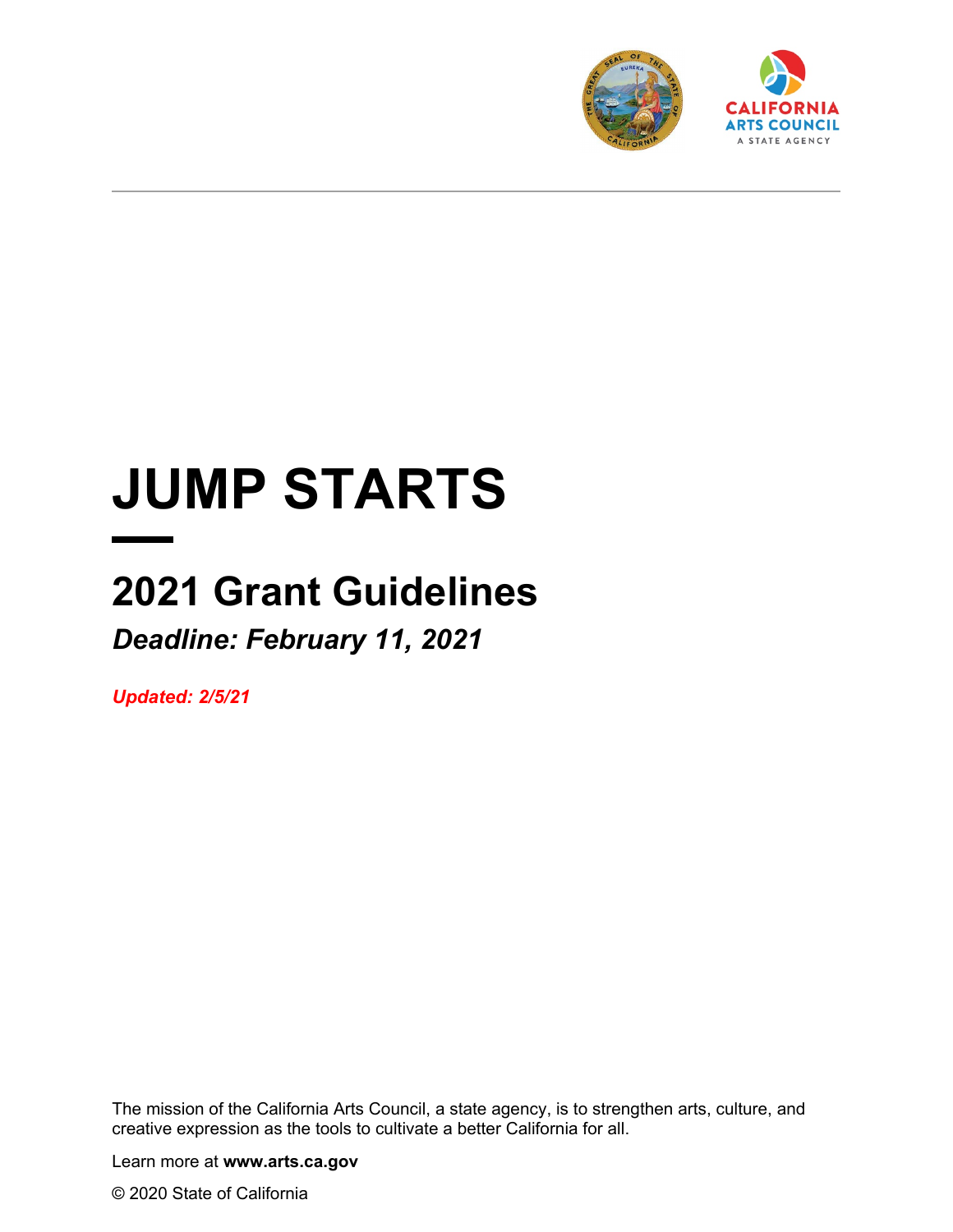# **Governor of California**

Gavin Newsom



#### **Arts Council Members**

Nashormeh Lindo, *Chair* Jaime Galli, *Vice Chair* Larry Baza Lilia Gonzáles-Chávez Jodie Evans Kathleen Gallegos Stanlee Gatti Donn Harris Alex Israel Consuelo (Chelo) Montoya Jonathan Moscone

**Executive Director***,* Anne Bown-Crawford

**Deputy Director**, Ayanna L. Kiburi, M.P.H.

1300 I Street, Suite 930 Sacramento, CA 95814 (916) 322-6555 Toll Free (800) 201-6201 FAX: (916) 322-6575 **www.arts.ca.gov**

#### **Office Hours**

8:00 a.m. - 5:00 p.m., Monday through Friday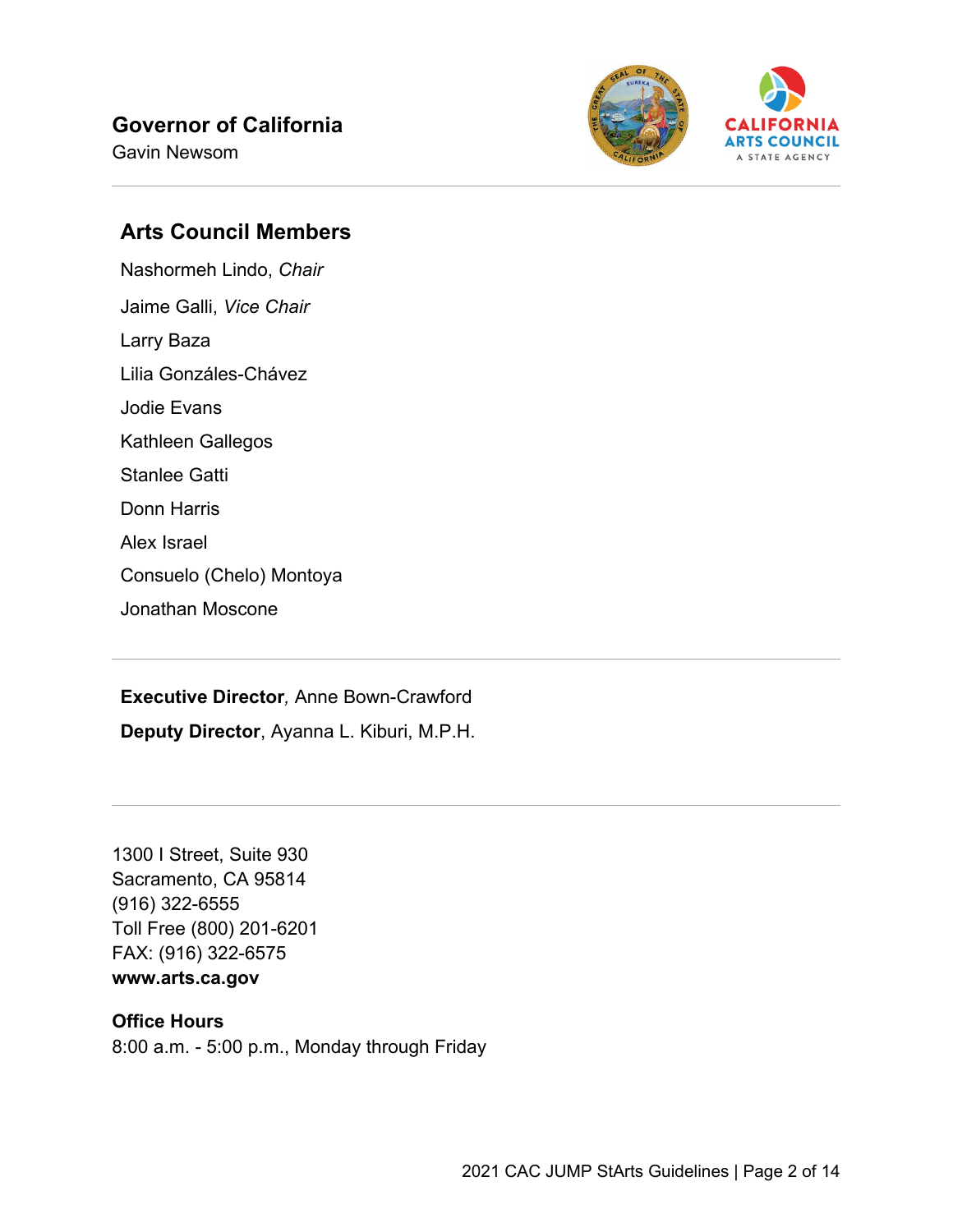**Purpose:** The California Arts Council (CAC), a state agency, was established in January 1976 to encourage artistic awareness, participation, and expression; to help independent local groups develop their own arts programs; to promote employment of artists and those skilled in crafts in the public and private sector; and to enlist the aid of all state agencies in the task of ensuring the fullest expression of our artistic potential.

**The Council:** The appointed Council of the CAC consists of 11 members. The Governor appoints nine members, the assembly Speaker appoints one member, and the Senate President pro Tempore appoints one member. Council members serve without salary, elect their own officers, and meet throughout the state to encourage public attendance. This body sets policy and has final approval of CAC grants.

**Native Land Acknowledgement:** The California Arts Council stands in solidarity with all of California's Indigenous people. We acknowledge that our work takes place on the now occupied traditional lands of the Miwok, Maidu, and Nisenan people, who are the past, present, and future stewards of this place. We make this first step in our journey to develop relationships and cultural competencies to truly support native sovereignty.

**Mission:** Strengthening arts, culture, and creative expression as the tools to cultivate a better California for all.

**Vision:** A California where all people flourish with universal access to and participation in the arts.

**Racial Equity Statement:** As California's state arts agency, the California Arts Council is committed to racial equity both internally through our work environment, and externally through our programming.

- We are committed to ensuring that every policy enacted reflects democratic principles of equity and justice.
- We understand that enacting policy in a just and equitable manner considers critical issues of implicit bias and discrimination that requires concerted and purposeful action.
- We believe that bringing together Council, staff and other partners with differing backgrounds and life experiences will enhance our ability to increase opportunities for all arts service organizations to succeed.
- Policies, programs, and activities will be administered to identify and avoid discrimination and barriers to access, and to avoid disproportionately high and adverse effects on communities of color.
- Accountability to our grantees is of central importance to us. We understand the significance of evaluating the impact of our policymaking on grantees over time and utilizing this evaluation in the development of new policy initiatives.
- We are committed to the just and equitable disbursement of resources.
- We will obtain the following information when relevant and appropriate in order to utilize data to evaluate the impact of our equity goals: population served and/or affected by race, color, national origin, and income level, which will include diverse communities across the state such as: communities of color, racially and ethnically diverse individuals, tribal communities, immigrant and refugee communities, and communities that have principal languages other than English.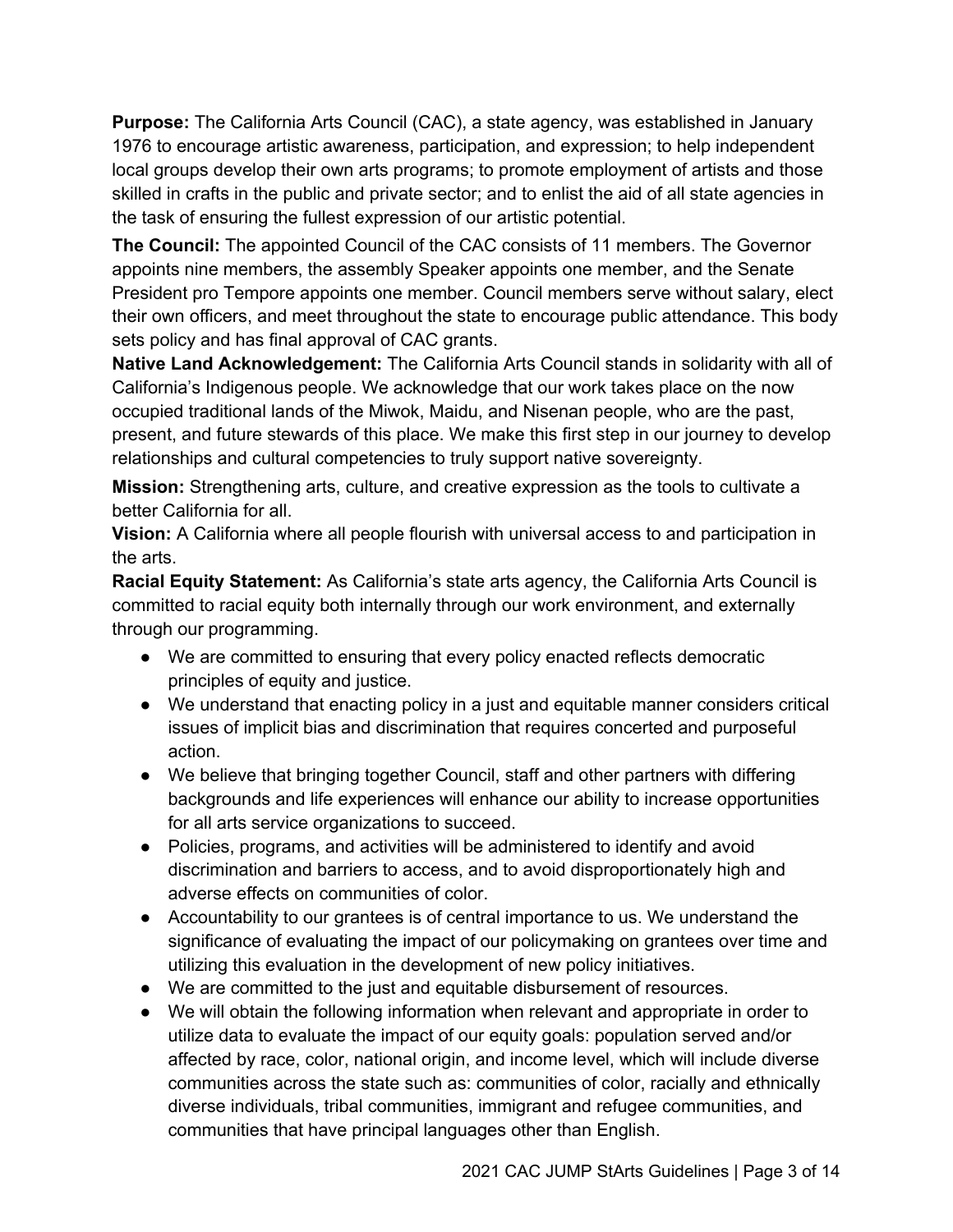For the CAC, racial equity is a continual practice in listening, learning, and implementing. The CAC's Racial Equity Statement demonstrates a deeper commitment for us to do better for the field and our staff.

**Funding:** The CAC is a state agency, funded from the state's annual budget process and proceeds from the California Arts License Plate and the Keep Arts in Schools tax return voluntary contribution fund, supplemented by funds from the National Endowment for the Arts. Its grants are often matched by foundations, individuals, earned income, government agencies, in-kind contributions, or other organizations.

**Information Access:** Due to the Public Records and Open Meeting Acts, applications and their attachments are not confidential and may be requested by the media and/or public. Meeting dates and locations are posted at [www.arts.ca.gov.](http://www.arts.ca.gov/) Observers may attend but may not participate in, or in any way interfere with, Council meetings. Each meeting provides a designated time for public comment, although comments may be time-limited.

**Grant Process:** Applications are evaluated by panels of recognized field representatives who rank applications according to program criteria. The CAC staff provides information but not recommendations to the panel. The Council reviews panel recommendations before making final funding decisions. CAC staff is responsible for grant contract administration after Council approval. In dire or unexpected circumstances, the CAC reserves the right to make exceptions to any policy or procedure on a case-by-case basis.

**Requirements:** The CAC provides grant funding to individual artists and is mandated both by federal and state regulations to fund arts organizations that have proof of nonprofit status under sec. 501(c)(3) of the Internal Revenue Code (Fiscal Receivers are eligible in some programs), or under sec. 23701d of the California Revenue and Taxations Code, or entities that are a unit of government; and that comply with the Civil Rights Acts of 1964, as amended; sec. 504 of the Rehabilitation Act of 1973, as amended; the Age Discrimination Act of 1975; the Drug-Free Workplace Act of 1988; California Government Code secs. 11135-11139.5 (barring discrimination); the Fair Labor Standards Act, as defined by the Secretary of Labor in part 505 of title 29 of the Code of Federal Regulation; the Americans With Disabilities Act of 1990 ("ADA"); the Fair Employment and Housing Act; and the Personal Responsibility and Work Opportunity Reconciliation Act of 1996.

**Ownership, Copyrights, Royalties, Credit:** The CAC does not claim ownership, copyrights, royalties, or other claim to artwork produced as a result of a CAC grant. However, the CAC reserves the right to reproduce and use such material for official, noncommercial purposes, including but not limited to use on the CAC website, social media and print materials. In addition, the CAC requires documentation of grants activity, and appropriate credit for CAC partial support.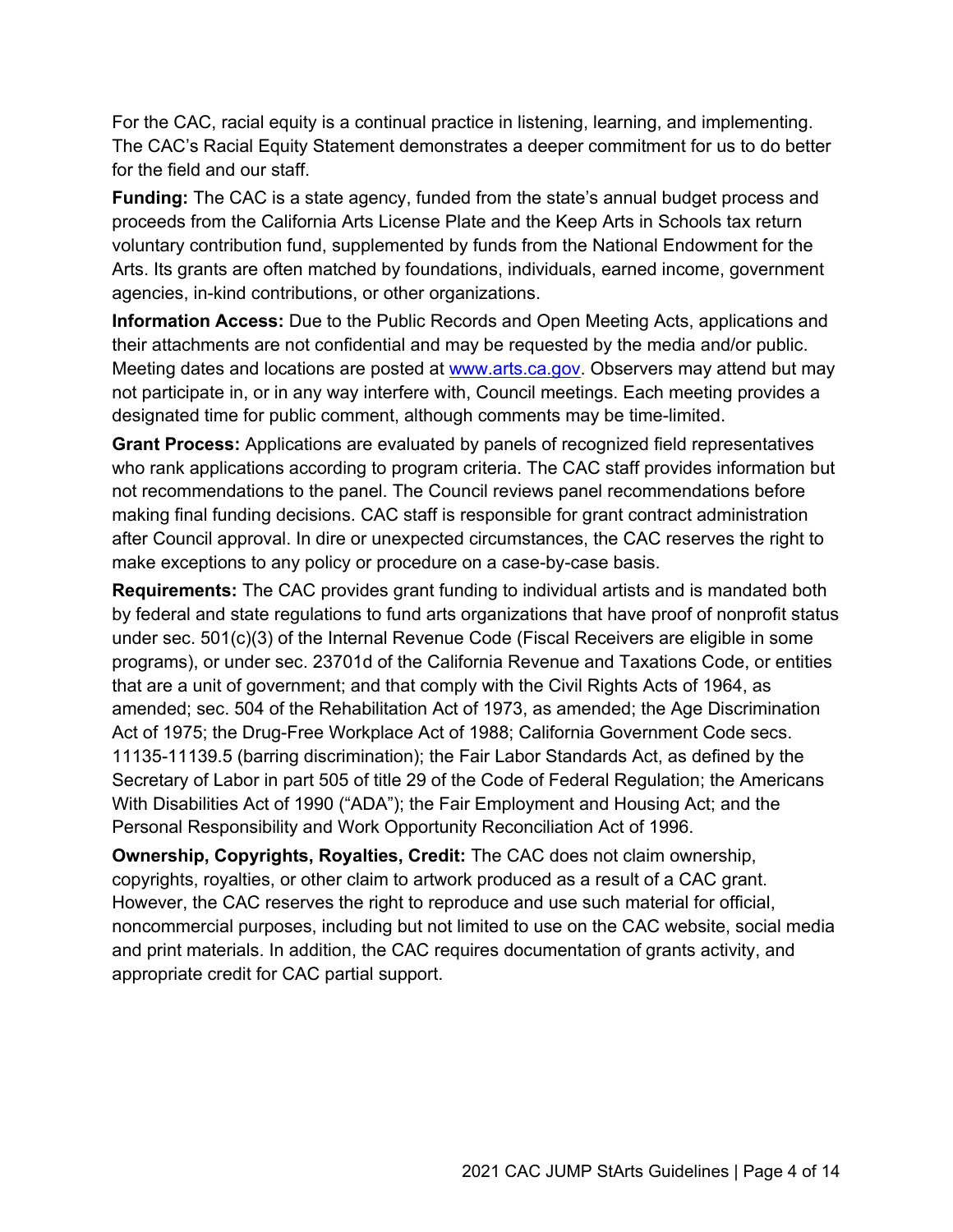# **JUMP STARTS**



**2021 GRANT GUIDELINES DEADLINE: February 11, 2021 Up to \$50,000 Grant Awards: Planning grants \$2,500; Project grants up to \$50,000 Estimated Total Number of Grant Awards: 10 Planning; 15 Projects Grant Activity Period: October 1, 2021 – September 30, 2022**

**Apply at** [calartscouncil.smartsimple.com](https://calartscouncil.smartsimple.com/)

# **Background: Why is this program being offered?**

The California Arts Council's policies and practices prioritize racial equity and have a broad geographic reach into communities of all sizes and needs, and this includes a commitment to ensuring that art is accessible to all Californians, including the young and vulnerable, specifically those whose lives have been impacted or interrupted by the justice system.

These may be youth and young people who were dismissed from middle, high and/or continuation schools; have been subjected to racial profiling; have been arrested or are on probation; are currently incarcerated at a juvenile justice facility or attending a courtappointed educational institution; are undocumented; are unhoused and/or migratory; are refugees; have incarcerated parent(s) or guardian(s) and/or are pregnant or young parents themselves. The CAC's commitment to at-promise youth is also reinforced by the State of California Budget Act of 2020 that maintains a mandate to invest in the JUMP StArts program this fiscal year.

#### **Purpose: What is the intended impact of this program?**

The **JUMP StArts** program supports arts and culture education, apprenticeship and or mentorship via artists-in-residence programs for at-promise youth and young people through the age of 24. Activities may take place during or outside of traditional school hours in state- or county-operated correctional facilities; public settings; online; and in arts and culture venues, community centers, school sites, youth centers, and intergenerational settings.

Projects should prioritize system-engaged youth or youth who are especially vulnerable to being engaged in or by the justice system, and the project should be tailored specifically to respond to their needs.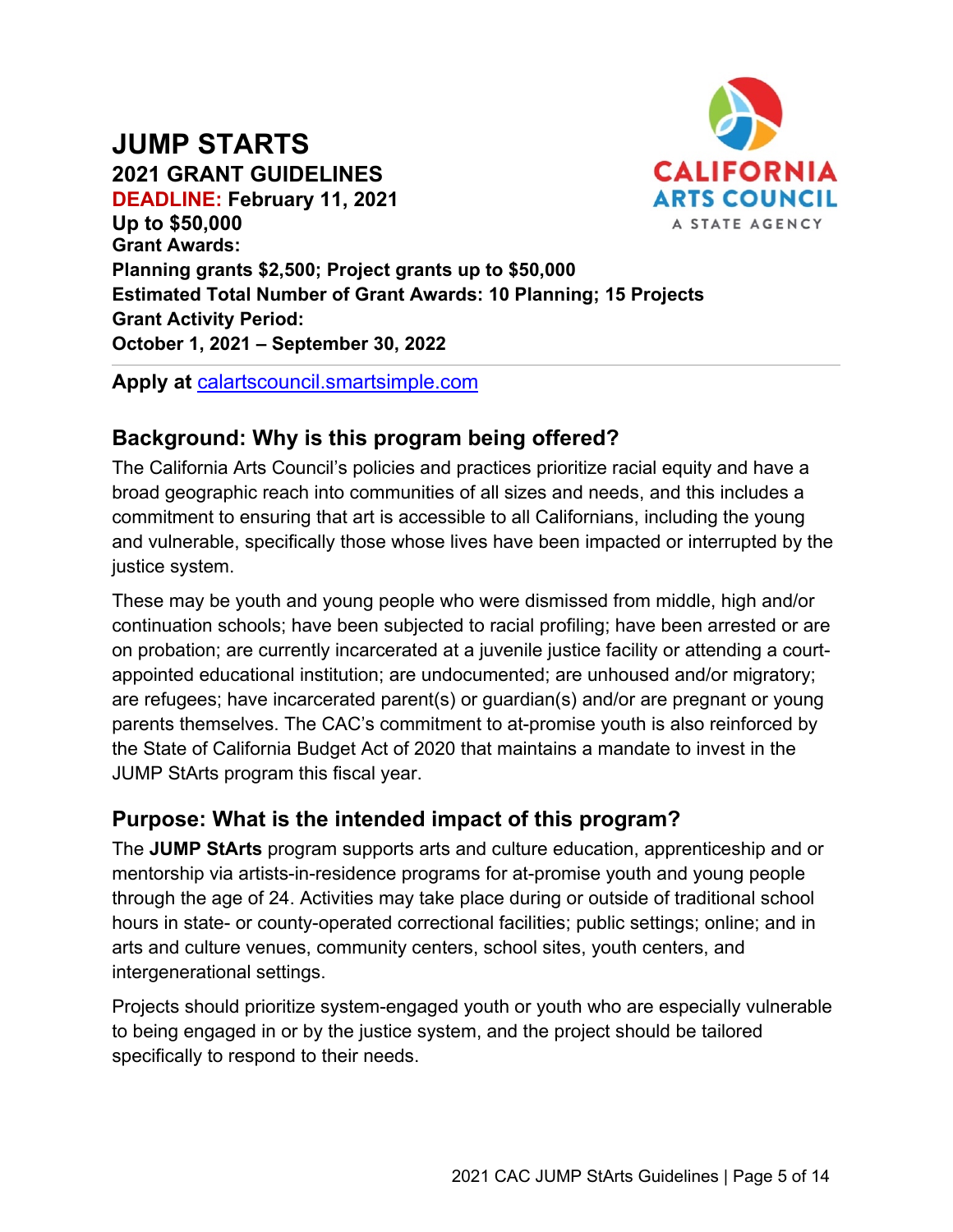**The JUMP StArts program has two project grant strands. Organizations may apply for and receive funding for projects in one strand:**

- JUMP StArts State Facilities
- JUMP StArts Community Spaces and/or County Facilities

**Planning grants** are also available to support arts organizations in the process of developing an arts project for system-engaged youth.

Applying for the JUMP StArts grant does not restrict an organization from applying for other CAC grants.

# **Eligible Request Amounts**

Applicant organizations can request:

- \$2,500 for a planning grant
- Up to \$50,000 for a full project grant
- Up to \$52,500 for a planning and project grant **if each request is in different funding strand**: Community Spaces and/or County Facilities *and* State Facilities

# **Project Goals**

Proposed projects should address the following goals:

- Establish partnership between an arts organization and a juvenile justice and/or social service entity to create arts learning opportunities that foster positive socioemotional, behavioral, academic, and developmental outcomes for these priority youth.
- Demonstrate significant planning and reflect a collaborative relationship between the partnering organizations.
- Provide opportunities for arts participation and arts education to youth and young people who have been impacted by or whose lives are especially vulnerable to interruption by the justice system.
- Increase opportunities for California teaching artists and cultural practitioners to engage with at-promise youth and young people in a variety of settings, including state- or county-operated correctional facilities, or in community settings.
- Support the professional development of teaching artists and facility staff in order to grow the capacity of the field of arts for priority youth and young people.
- Center culturally and linguistically responsive learning through the arts and project activities. Project leaders should access and use cultural knowledge to support the cultural assets of the local community.
- Facilitate participants' development of positive self-identification, and respect and understanding of their intersectional identities, inclusive of community, culture and race.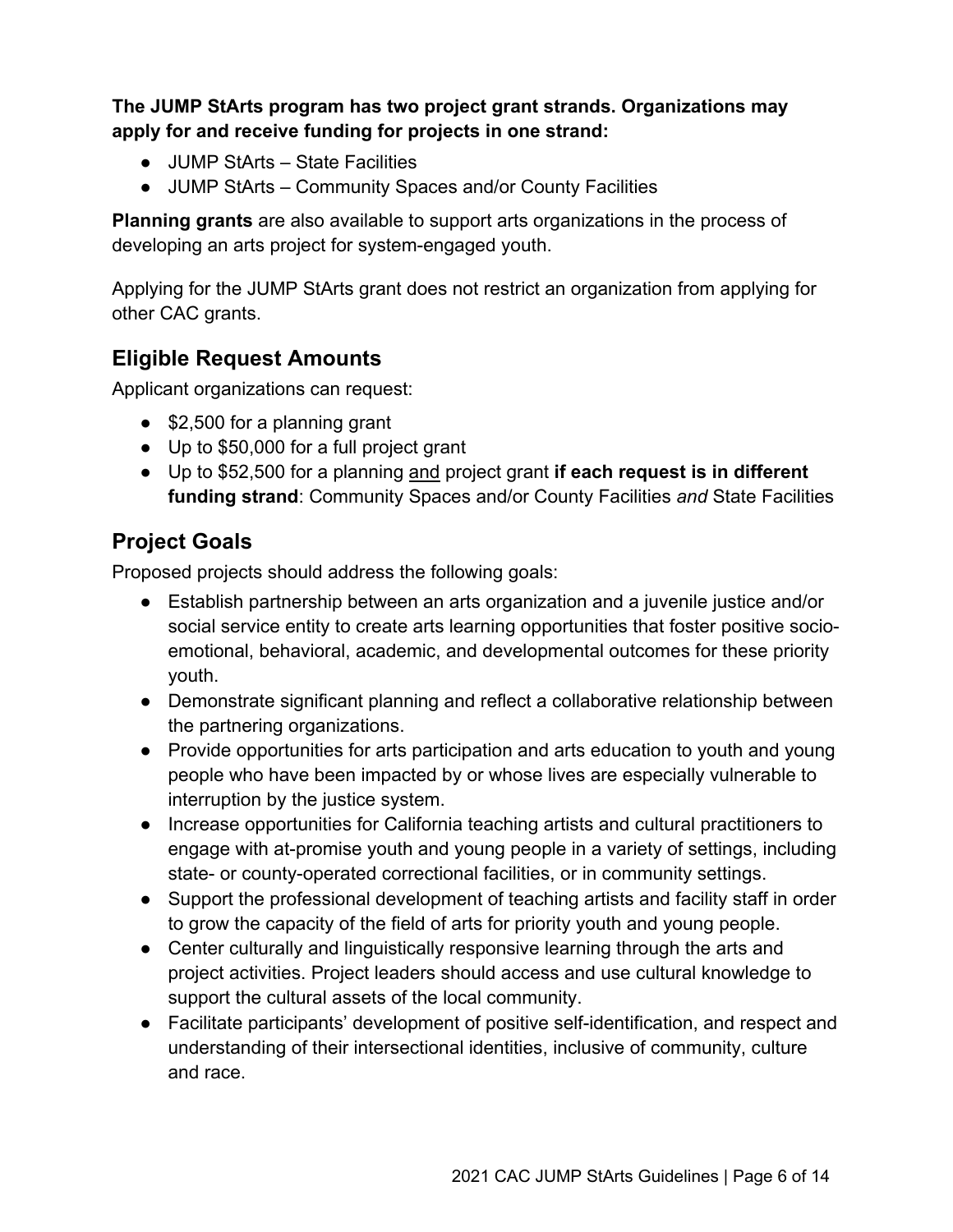- Measure impact and communicate the value of arts education and arts participation for these youth to juvenile justice and social service entities.
- Facilitate positive relationships between and among arts organizations, staff at the partner juvenile justice or social service entity, and probation departments through increased collaboration and ongoing communication.

# **Project Requirements**

- Applicant organization must develop and complete a project addressing the program's goals to be completed by the end of the Grant Activity Period. The project description must include an anticipated timeline for completion within the Grant Activity Period.
- Project planning and completion must reflect a commitment to include and represent the communities to be served; this includes youth and young adult input.
- The project plan must describe activities, partnership responsibilities, intended artistic and youth development outcomes, evaluation approach and documentation strategies.
- The project design must provide safe, healthy, and appropriate learning environments for youth and young people.
- The project must include professional development training for teaching staff in both facility protocols and trauma-informed practice.
- Project team members to be compensated and supported by this grant must show relevant experience based in California.
- Rates of compensation for individual California teaching artists and cultural practitioners to be supported by this grant must be appropriate to experience and comparable to fees for other local skilled workers.
- Individuals to be compensated by this grant may not be full-time students in a degree program directly related to any type of compensation/credit for this project.
- If proposing therapeutic outcomes, applicants must relay the qualifications of service providers, such as but not limited to: curandero/a/xs, medicine elders, shaman, monks, therapists, and/or social workers; and how their histories and modalities are appropriate to the clinical and/or community arts setting, as well as culturally responsive to participants.
- All CAC-funded programs, services, information, and facilities where funded activities take place must be accessible for individuals with disabilities, including but not limited to individuals who are Deaf, Hard of Hearing, Deaf Blind, have difficulty speaking, have a physical disability, visual disability, developmental disability, learning disability, mental illness or chronic illness.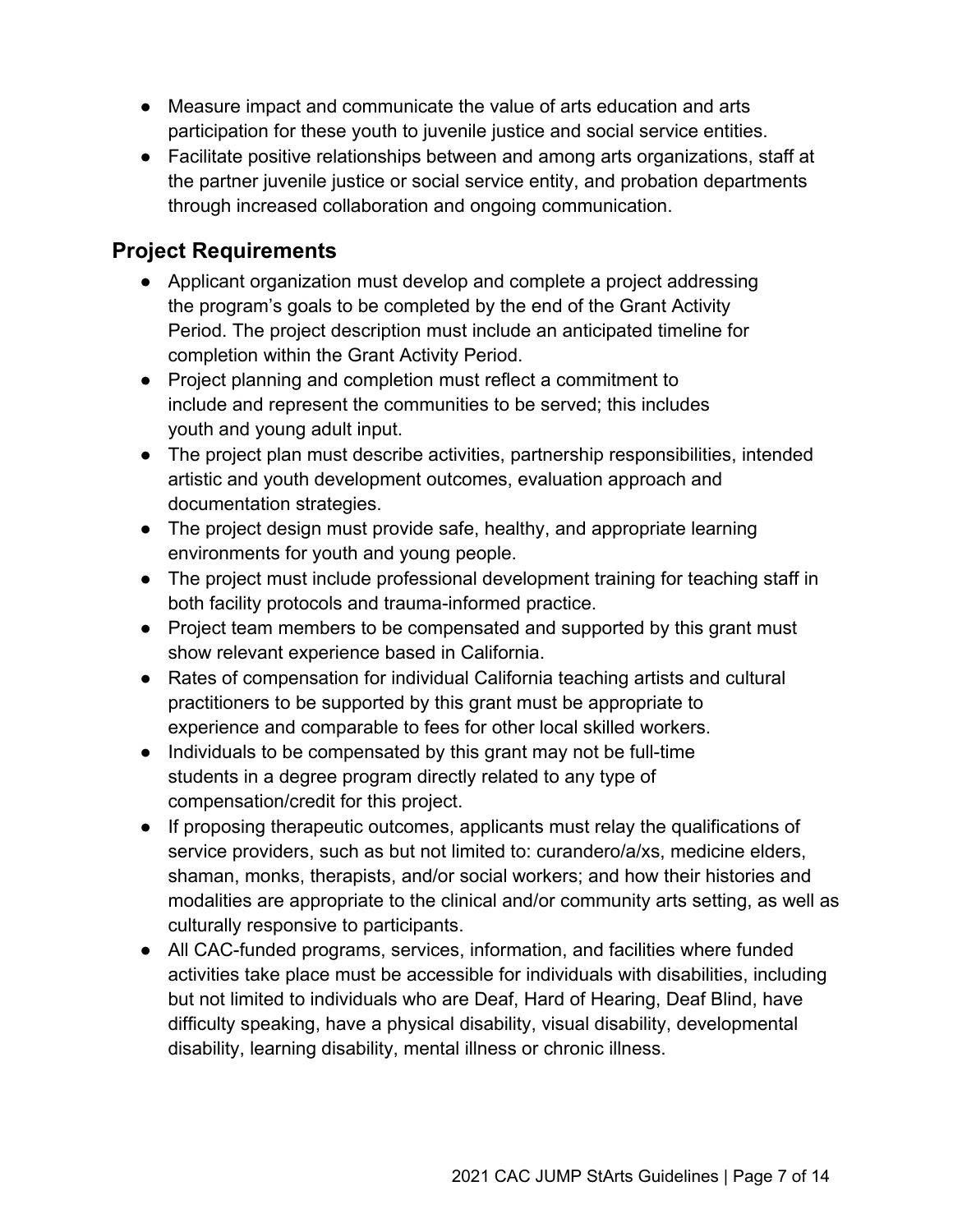# **Community**

Representation of, by, and for community is a core value of the CAC, including authentic intergenerational and intersectional connections.

**Although not factors in grant decisions**, we strongly encourage applications from organizations that are led by, represent, and/or serve systemically marginalized communities, which may include but are not limited to: Arab, MENASA (Middle Eastern, North African, South Asian); Asian; Black, African American; California Native American, Indigenous, Tribal; Currently Experiencing Incarceration; Disabled; Elders, Seniors; Latinx, Chicanx; LGBTQIA+; Low Income; Neuro-Divergent; Pacific Islander; People of Color; Rural; Returned Residents, Formerly Incarcerated; Students of Color; Trans and/or Non-Binary People; Immigrants (Documented and/or Undocumented), Refugees, Asylum Seekers, Migrants; Unhoused, Transient; Veterans; or Youth.

# **Funding Priority: Small and Economically Vulnerable Organizations**

Funding decisions for this grant program will prioritize small and economically vulnerable organizations with total operating revenues of \$250,000 or less, at risk for closure or halting of activities due to economic impacts from the COVID-19 pandemic. Organizations with larger operating budgets may apply and will be considered for funding depending on availability. Organizations of all sizes are eligible to request the full award amount regardless of the organization's annual total operating revenue.

# **Community Spaces and/or County Facilities Program Strand**

Applicants applying to the Community Spaces and/or County Facilities program strand must partner with at least one of these entities serving youth engaged by the juvenile justice system, including but not limited to:

- County juvenile halls and camps
- Court schools
- Community schools
- Social service agencies or nonprofit organizations supporting priority youth populations

# **State Facilities Program Strand: Partnership with the Division of Juvenile Justice (DJJ)**

Applicants to the State Facilities program strand must provide service at one or more of the following locations: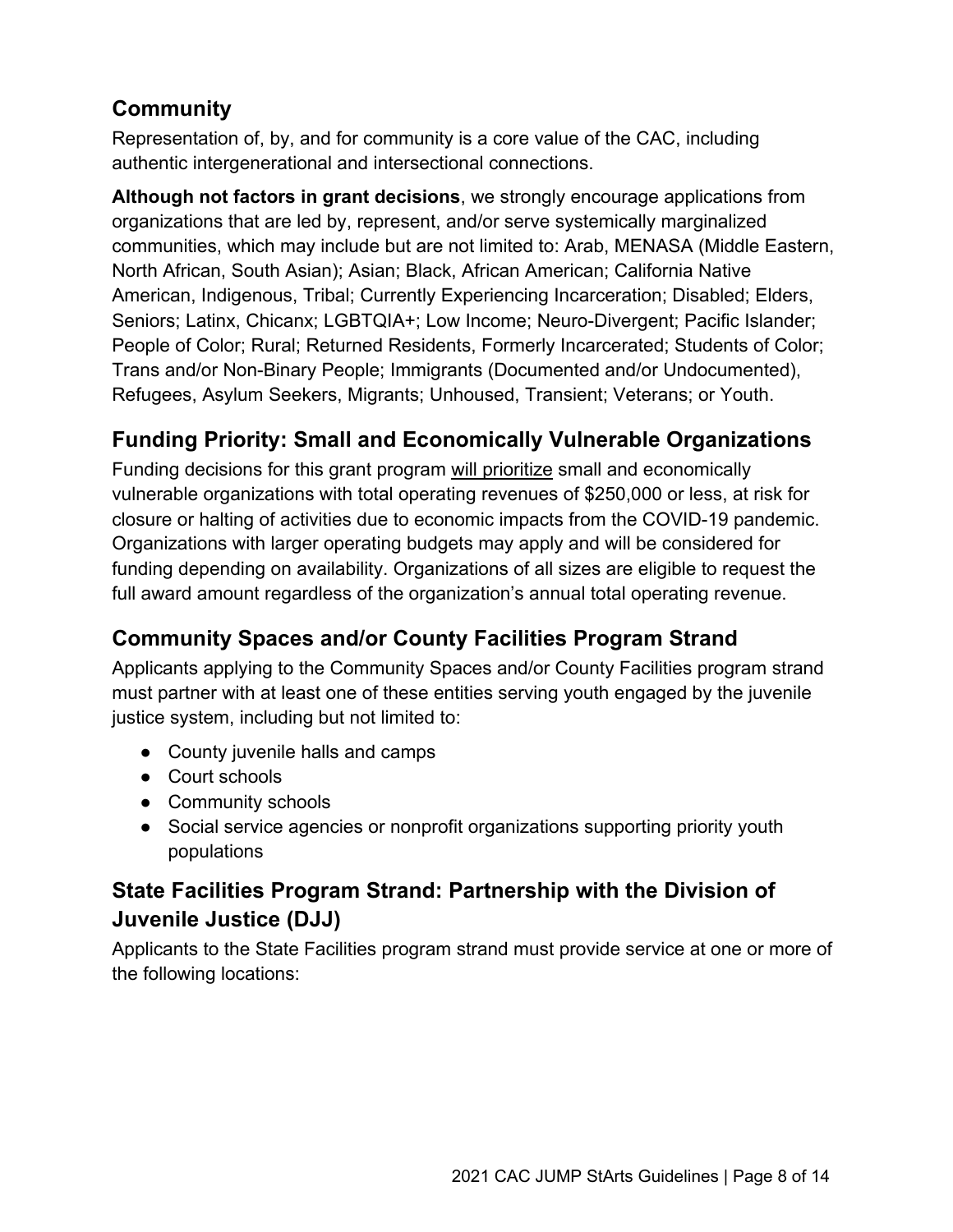- N.A. Chaderiian Youth Correctional Facility
- O.H. Close Youth Correctional Facility
- Ventura Youth Correctional Facility

#### **Applicants proposing a project in partnership with the DJJ must be in touch with Teresa Perez at [Teresa.Perez@cdcr.ca.gov](mailto:Teresa.Perez@cdcr.ca.gov) or (916) 683-7450 to plan the project and to secure a letter of support.**

Applicants should be prepared to discuss the following when contacting DJJ:

- Type of program and proposed service to be provided
- Specific plan for space, time (length, duration, time of day), equipment, and participation of artists and DJJ staff
- Intended youth population and desired outcomes of efforts toward youth participation
- Outcomes and evaluation metrics appropriate to the scope of the project
- Training needs (facility safety and behavioral protocols) for participating teaching artists proposing to interact with DJJ youth

More information about the DJJ's mission and guiding principles are available on the [DJJ page](https://www.cdcr.ca.gov/Juvenile_Justice/index.html) of the California Department of Corrections and Rehabilitation website.

#### *All applicants must be in touch with an appropriate contact at the facility(ies) to plan the project and to secure a letter(s) of support.*

# **JUMP StArts Planning Grant**

Planning grants are available to support arts organizations that have identified a juvenile justice or social service partner and are in the process of developing an arts project to serve these priority youth. Planning grants give organizations the opportunity to take the time to design the project thoughtfully and include meaningful contributions from both partners. The planning grants also can be used to pilot aspects of the program and conduct any necessary training and/or professional development for the project staff. Given the transient context for system-engaged youth, applicants are encouraged to consider partnering with multiple agencies that serve youth in various aspects of their incarceration, probation, and re-entry to ensure consistent engagement and to maximize program impact.

Planning grants are ranked **"Fund" or "Not Fund"** based on the strength and merit of the plan.

- **Applicants may not apply for a planning grant** in a strand (i.e., Community Spaces and/or County Facilities *or* State Facilities) **in which they have previously been funded.**
	- $\circ$  For example: If an organization has received a JUMP StArts grant to do work in a county facility or community space, they may not apply for a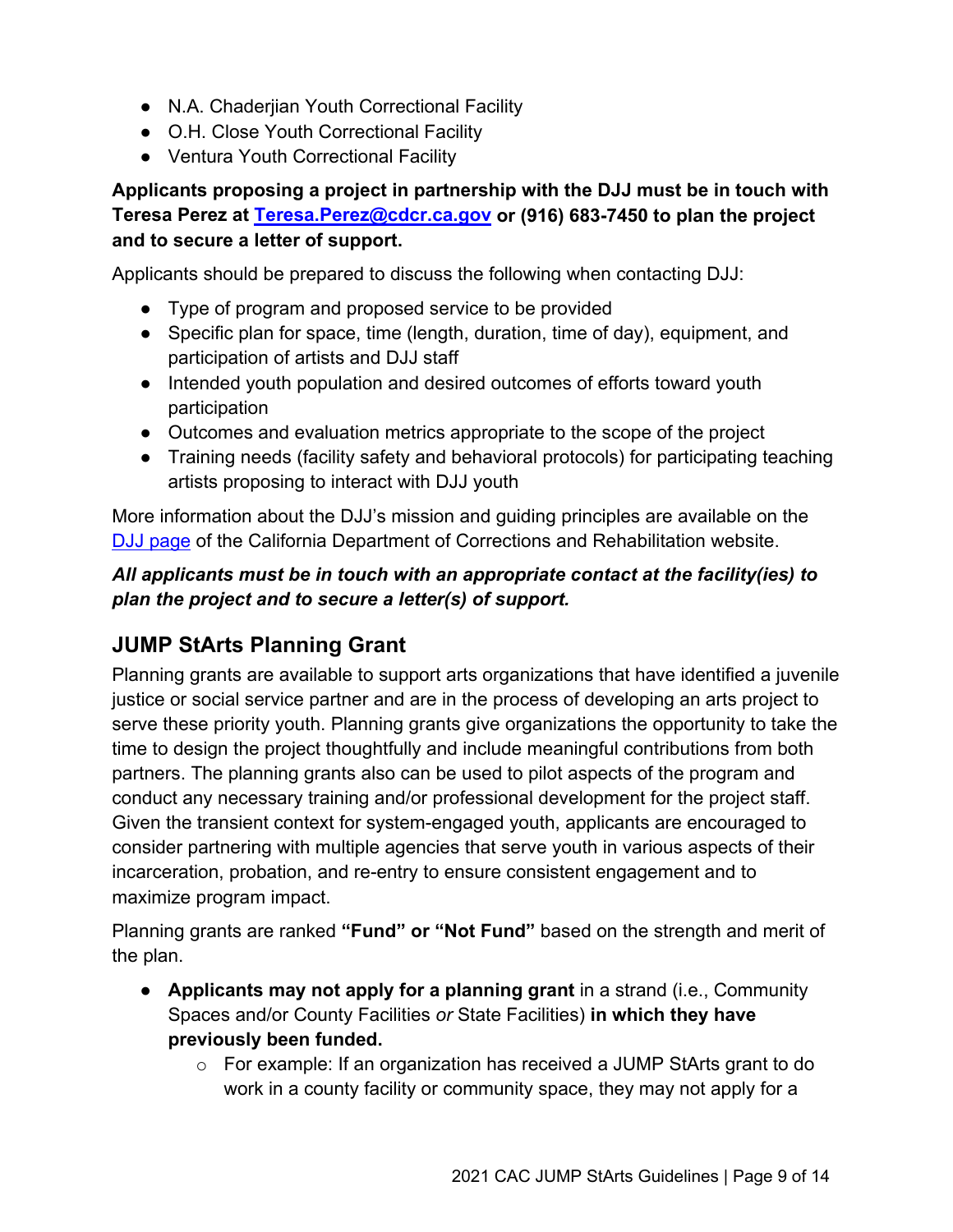planning grant to work with another county or community facility. However, the organization may apply for a planning grant to work at a state facility.

● **Applicants may not receive a JUMP StArts planning grant and a JUMP StArts project grant in the same strand during the same funding cycle.**

# **Eligibility Requirements**

Applicants must comply with the requirements below. All applications must include the listed items at the time of submission in order to be reviewed, ranked, and considered for funding.

- **California-based –** Documentation as being a California-based nonprofit arts/cultural organization; an arts-based unit of municipal or county government; or a tribal government, or nonprofit social service organization with regular ongoing arts programming and/or services and a principal place of business in California.
- **Arts programming -** Applicants must have a minimum two-year history of consistent engagement in arts programming and/or services prior to the application deadline.
- **501(c)(3) organization as applicant or fiscal sponsor -** Non-governmental applicant organizations must demonstrate proof of nonprofit status under section 501(c)(3) of the Internal Revenue Code, or section 23701d of the California Revenue and Taxation Code.
- **Fiscal sponsors:** An applicant organization without nonprofit status must use a California-based fiscal sponsor with a federal 501(c)(3) designation to apply for funding.
	- $\circ$  The fiscal sponsor will provide the fiscal oversight and administrative services needed to complete the grant.
	- $\circ$  A Letter of Agreement between the fiscal sponsor and the applicant organization must be signed and submitted with the application. A blank signature field will not be accepted. **If a grant is awarded, the fiscal sponsor becomes the legal contract holder with the California Arts Council.**
	- o The fiscal sponsor cannot be changed during the Grant Activity Period.
	- $\circ$  Fiscal sponsors must have a minimum two-year history of consistent engagement in arts programming and/or services prior to the application deadline. (Acting as a fiscal sponsor to arts and cultural organizations is considered an arts service.) See additional information on the use of [CAC](https://arts.ca.gov/wp-content/uploads/2020/11/CAC_2021FiscalSponsorPolicy.pdf)  [fiscal sponsors.](https://arts.ca.gov/wp-content/uploads/2020/11/CAC_2021FiscalSponsorPolicy.pdf)
- **Racial equity statement -** In January 2020, the CAC approved it[s](http://www.arts.ca.gov/aboutus/strategicframework.php) [Strategic](https://arts.ca.gov/about/how-we-think/)  [Framework](https://arts.ca.gov/about/how-we-think/) which articulated our commitment t[o](http://www.arts.ca.gov/aboutus/racialequity.php) [racial equity.](https://arts.ca.gov/about/racial-equity-statement/) As the agency has been evolving our own race and equity practices, we invite applicants to start,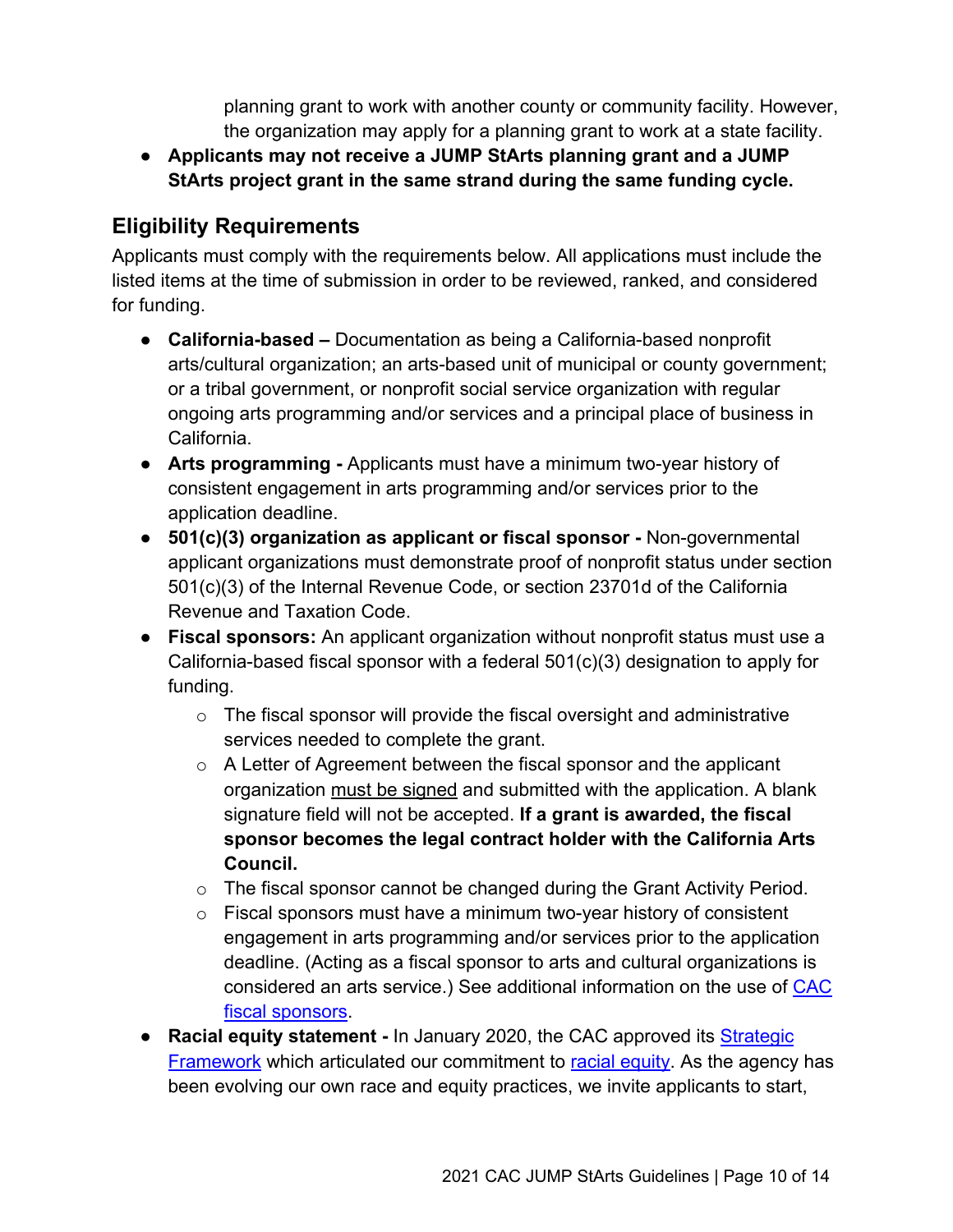continue, or strengthen their racial equity practices with us. Applicants are required to submit a racial equity statement as part of the application.

- $\circ$  The racial equity statement should explain the applicant's commitment and tangible efforts (if applicable) to advancing the leadership of and service to indigenous people, communities of color, racially and ethnically diverse individuals, tribal communities, immigrant and refugee communities, and communities whose principal languages are not English.
- $\circ$  We recognize that organizations/projects led by people of color, or other systematically marginalized community members, may already do the labor of weaving racial equity into their work; this is not a moment for the CAC to validate but rather to honor that work.
- $\circ$  The CAC is committed to providing a webinar and other technical assistance in order to support organizations prior to their submission of a racial equity statement.
- **Certificate of good standing** Nonprofit organizations and fiscal sponsors (if applicable) must have "active status" with the California Secretary of State (SOS) showing evidence of "good standing" at the time of application. You can verify your organization's status by conducting a search using the SOS online [B](https://businesssearch.sos.ca.gov/)usiness Search tool. An indication of "active" (versus "suspended," "dissolved[,"](https://businesssearch.sos.ca.gov/) ["canc](https://businesssearch.sos.ca.gov/)elled," etc.) confirms that your nonprofit corporation exists, is authorized to conduct business in the State of California, has met all licensing and corporation requirements, and has not received a suspension from the Franchise Tax Board.

# **Funding Restrictions**

For organizations with total operating revenue above \$250,000, the sum of requests for CAC grants during the same year of funding cannot exceed 50% of the total operating revenue from the most recently completed fiscal year, as it appears in the Budget Snapshot.

# **[What We](https://arts.ca.gov/wp-content/uploads/2020/11/CAC_2021_WhatDoNotFund.pdf) Do Not Fund**

Click here to review the list of activities and expenses that CAC does not fund.

# **Matching Funds**

This grant program does not require matching funds.

# **Online Application Portal**

Applications will be available online through the CAC's online grants management system at [calartscouncil.smartsimple.com.](https://calartscouncil.smartsimple.com/s_Login.jsp) Only applications submitted through the system by the deadline will be accepted. **It is recommended that new applicants**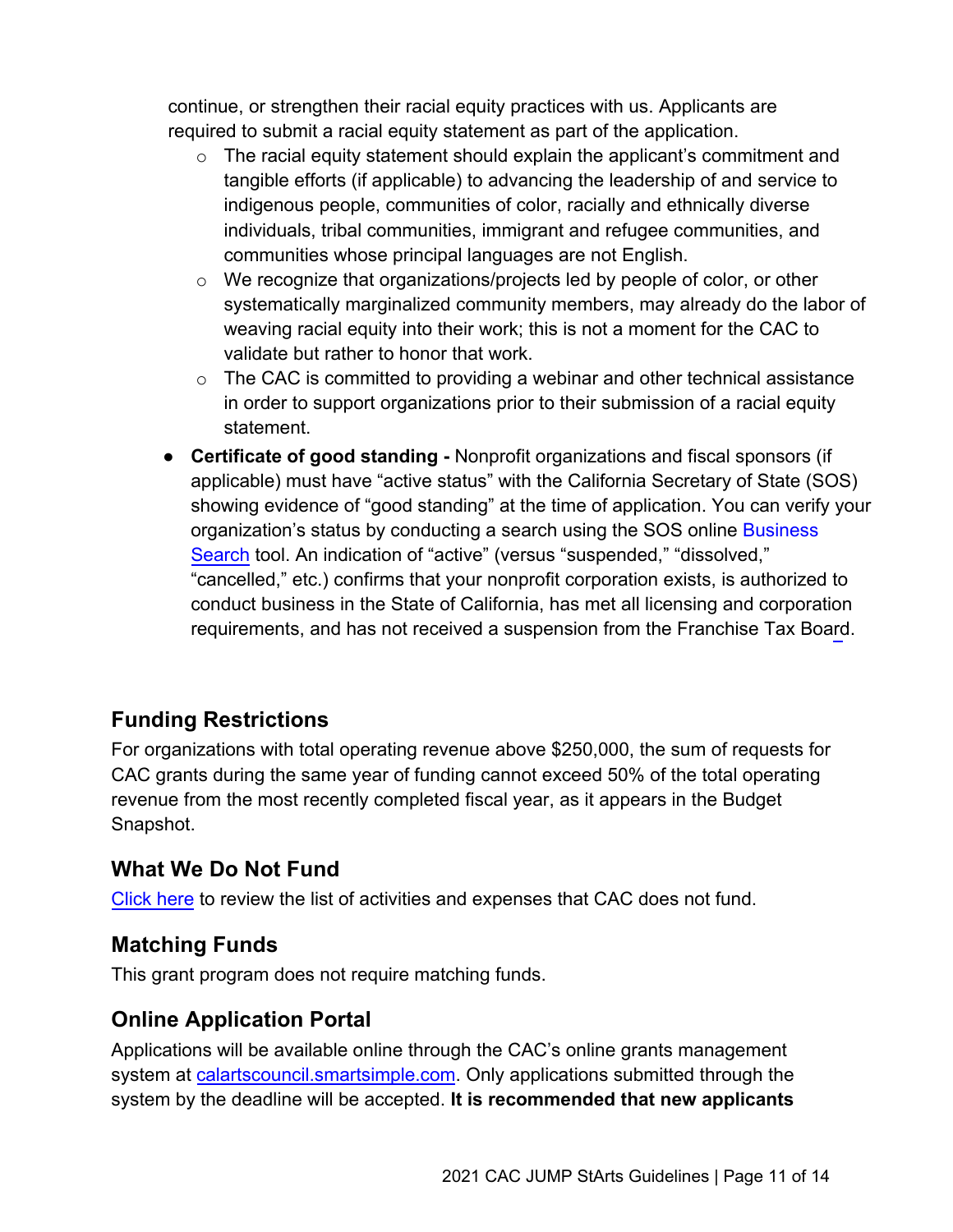**create an online profile well in advance of the application deadline.** More information can be found on the Grant [Resources](https://arts.ca.gov/grants/resources/) page of the CAC website.

# **Application Review Criteria**

A review panel will adjudicate eligible applications based on the following criteria. Application questions will address these same criteria.

- **Project Design:** Provides detailed objectives, including a timeline and key activities, outlining how the project will address current challenges and/or opportunities addressing system-engaged or system-impacted youth. The project budget is detailed, includes all expenses relevant to the stated project activities, and lists rates of pay that appropriately compensate the labor of all individuals working on the project.
- **Community Engagement and Social Impact:** Demonstrates how the project design and implementation reflects a commitment to include and represent the communities to be served.
- **Equity:** Teaching artist(s) demonstrate(s) an understanding of equity through their practices, pedagogy, and cultural competence. Principles of cultural, ethnic, and racial equity are evidenced in the project design and throughout the proposal.
- **Accessibility:** Reflects evidence that CAC-funded programs, services, information, and facilities, including online spaces, where funded activities are to take place will be accessible for individuals with disabilities, including but not limited to individuals who are Deaf, Hard of Hearing, Deaf-Blind, have difficulty speaking, have a physical disability, visual disability, developmental disability, learning disability, mental illness or chronic illness.

# **Panel Adjudication and Ranking Scale**

Panelists review and rank applications and work samples using a 6-point ranking scale that can be [viewed at this link.](https://arts.ca.gov/wp-content/uploads/2020/11/CAC_2021_RankingGuide.pdf)

# **California Arts Council Decision-making**

The final authority for grant awards is the appointed Council. After receiving and reviewing recommendations from Council committees, the Council will vote on final funding awards at a public meeting. Awards may differ from requested amounts based on panel rank and available funding.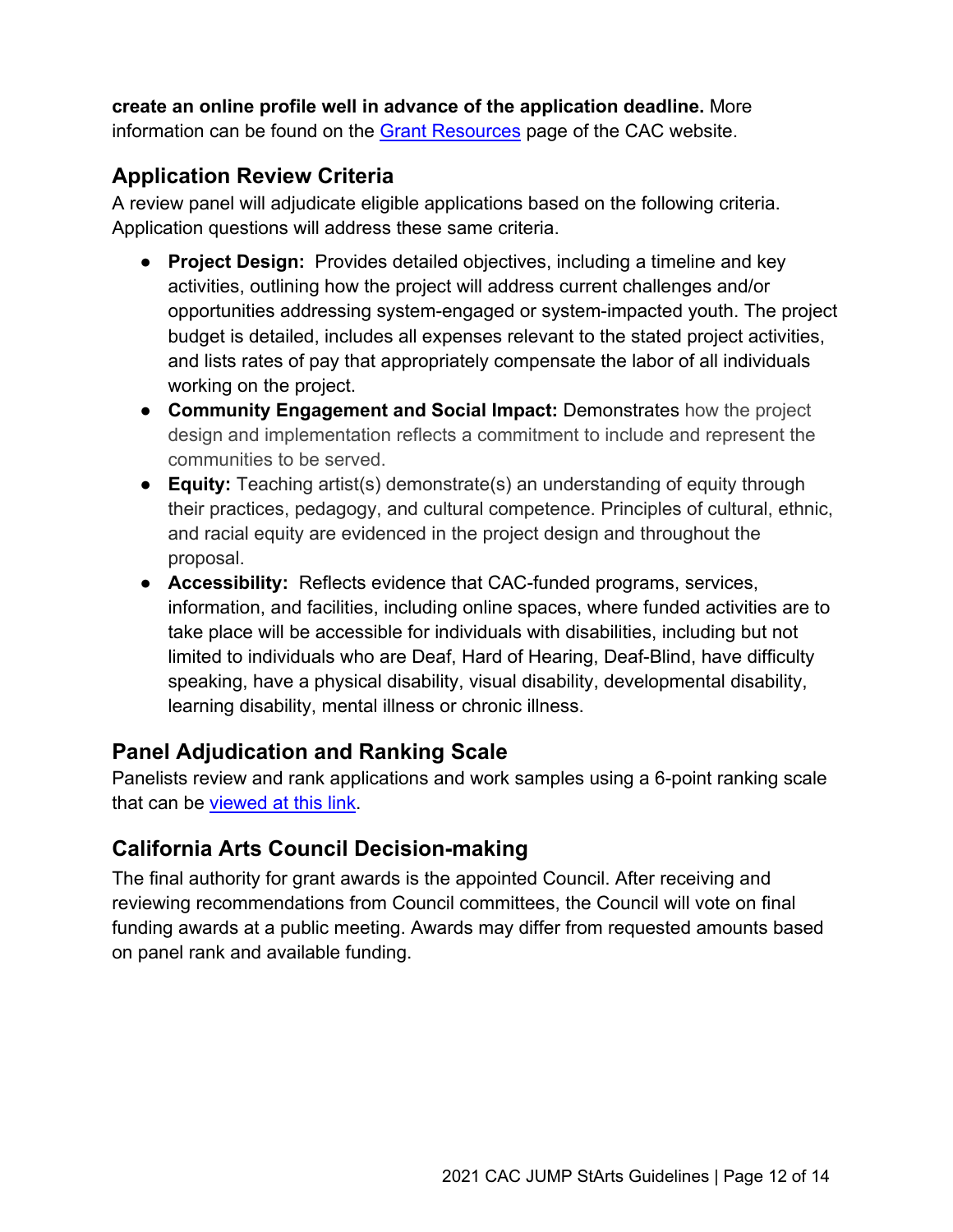#### **Program Timeline**

| <b>Application Opens</b>     | November 30, 2020                    |
|------------------------------|--------------------------------------|
| <b>Application Deadline</b>  | February 11, 2021                    |
| <b>Panel Review</b>          | Approx. April - May 2021             |
| <b>Funding Decision</b>      | Approx. June - July 2021             |
| <b>Funding Notification</b>  | Approx. June - July 2021             |
| <b>Grant Activity Period</b> | October 1, 2021 - September 30, 2022 |
| <b>Final Report Deadline</b> | November 1, 2022                     |

# **Grantee Requirements**

Awarded grantees must comply with all requirements as stipulated in the grant agreement, including but not limited to the following:

- **Complete contract documents -** Upon notification of grant award, complete all required contract documents in order to receive 100% grant payment.
- **Payee Data Record** Each awarded organization or fiscal sponsor (if applicable) must complete, sign, and submit an STD 204 Payee Data Record as a required contract document before grant funds can be released.
- **Consistent activities -** Carry out activities consistent with the original proposal summary statement and the intent of the application as approved for funding, including in instances where the grant award may be less that the original request amount.
- **Approval for changes -** Programming activities must be completed as proposed. Changes must be proposed in advance and require prior written approval from CAC staff. Requests for changes are considered on a case-by-case basis. **Thank you letters -** To better inform our elected representatives as to the value of the arts and the use of state funds, grantees are required to include—with the approved grant agreement—copies of signed letters sent to the Governor and state Senate and Assembly representatives thanking them for the grant. Local representatives may be found at this link: [http://findyourrep.legislature.ca.gov.](http://findyourrep.legislature.ca.gov/)
- **Use of CAC logo -** Use of the CAC logo is required on all printed and electronic materials and websites (programs, catalogs, postcards, posters, newsletters, leaflets, publications, etc.) that specifically reference this grant.
- **CAC acknowledgement -** The following acknowledgement of CAC funding is required on all printed and electronic materials: *"This activity is funded in part by the California Arts Council, a state agency."*
- **Final report-** Provide a final report summarizing grant-funded activities and accomplishments by the posted deadline.
- **California Model Agreement (AB20) and indirect costs-** In order to comply with AB20 requirements, University of California and California State University